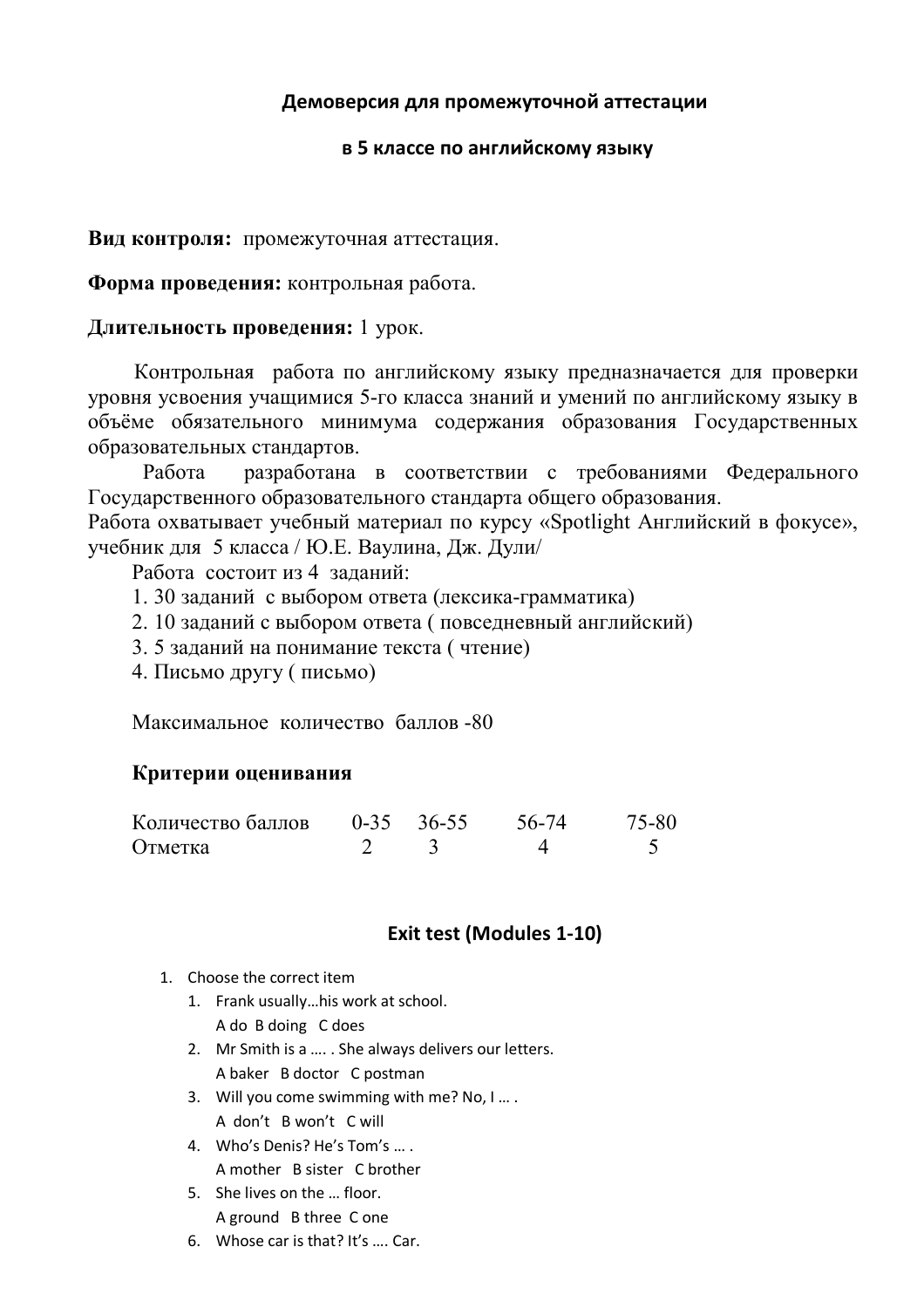A Doris' B Doris C Doris and Kate's 7. You … eat at the lesson. A must B want C mustn't 8. What is he … now? A read B reading C reads 9. How … sugar do you need? A many B some C much 10. I'm British. I'm from… A the USA B the UK C Russia 11. There are five … in the box. A doll B car C pets 12. We haven't got … rice at home. A any B some C a 13. Tom and I are brothers. … live together. A they B their C we 14. What's the time, please? It's half … ten. A quarter B past C after 15. Has he got … books? A that B this C these 16. Would you like to go fishing with me? No, thanks! It's ...... A exciting B fun C boring 17. Do I look great in it? Yes, … fits you perfectly. A it B its C those 18. … you help me with my homework? Of course! A do B will C Are 19. He … at the cinema. A am B are C is 20. Sue wears a … in the summer because it's hot. A jeans B coat C skirt 21. Put … your gloves and scarf. It's cold. A off B in C on 22. Can you put … rice on my plate, please? A some B any C a 23. We eat breakfast in the … . A evening B morning C afternoon 24. Why don't you come swimming? I'm sorry, I … . A won't B don't C can't 25. … does the lesson start? A what B when C why 26. You … go swimming. There isn't any water. A must B can C can't 27. This book belongs to Kate. It's … book. A his B our C her 28. My hobby is walking. I like to go … in the mountains. A swimming B sunbathing C hiking 29. You … swim here. The beach is closed. A can't B can C must

30. Jim wants to go on a … to see the lions.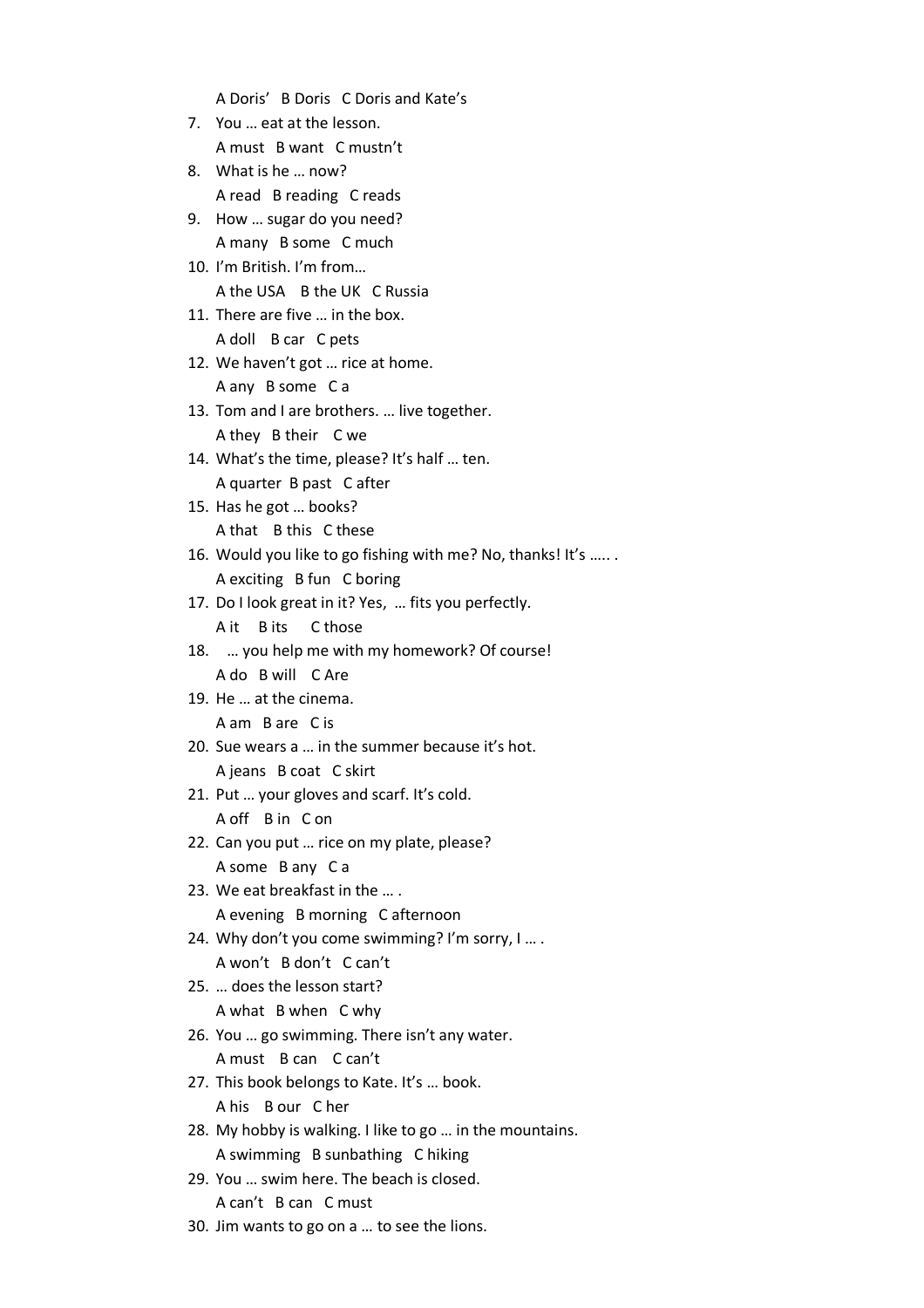|    |    | A cruise B safari C beach holiday |             |    |  |
|----|----|-----------------------------------|-------------|----|--|
|    |    |                                   | (Marks:     |    |  |
|    |    |                                   | $30\times1$ | 30 |  |
| 2. |    | Choose the correct respond.       |             |    |  |
|    | 1. | What is Tim's nationality?        |             |    |  |
|    |    | A He is British.                  |             |    |  |
|    |    | B He is from the UK.              |             |    |  |
|    | 2. | How can I help you?               |             |    |  |
|    |    | A No, thanks.                     |             |    |  |
|    |    | B I want to buy a souvenir.       |             |    |  |
|    | 3. | Are there any apples?             |             |    |  |
|    |    | A Yes, there are.                 |             |    |  |
|    |    | B Yes, they are.                  |             |    |  |
|    |    | 4. Where is the chemist's?        |             |    |  |
|    |    | A It's on the ground floor.       |             |    |  |
|    |    | B It's in front of the sofa.      |             |    |  |
|    |    | 5. Can I park my car here?        |             |    |  |
|    |    | A No, you don't.                  |             |    |  |
|    |    | B Sorry, you can't.               |             |    |  |

(Marks:\_\_\_\_\_\_\_\_) 5×2 10

### **Reading**

3. Read the e-mail and mark the sentences T(true), F(false) or DS( doesn't say).

Dear Mike,

How are you? Here we are at my granny's country house and we're having a great time! The house is new and very beautiful. It's got 2 floors and 4 bedrooms. All the bedrooms have got a beautiful fireplace and their own bathroom.

It's a bit cold and snowy here, but the sun is shining. In the morning my mum makes us breakfast and then we all go for a little walk to the nearby village. Sometimes we feed ducks in the river. After lunch we play chess or Scrabble, or we walk.

At the moment, my grandma is decorating the house with balloons. It's my mum's birthday tomorrow. We'll probably have a little party for her.

See you soon.

Mary

| 1. Mary's bedroom has got its own bathroom.            |                  |
|--------------------------------------------------------|------------------|
| 2. It's hot.                                           |                  |
| 3. Mary's grandma is a good cook.                      |                  |
| 4. Chess is Mary's favourite game.                     |                  |
| 5. Mary's grandma is decorating the house for a party. |                  |
|                                                        | $\Lambda$ Anrker |

(Marks:\_\_\_\_\_\_\_\_) 5×4 20

#### Writing

4. You are on a trip with your family. Write an e-mail to a friend (about 80 words). Write about: